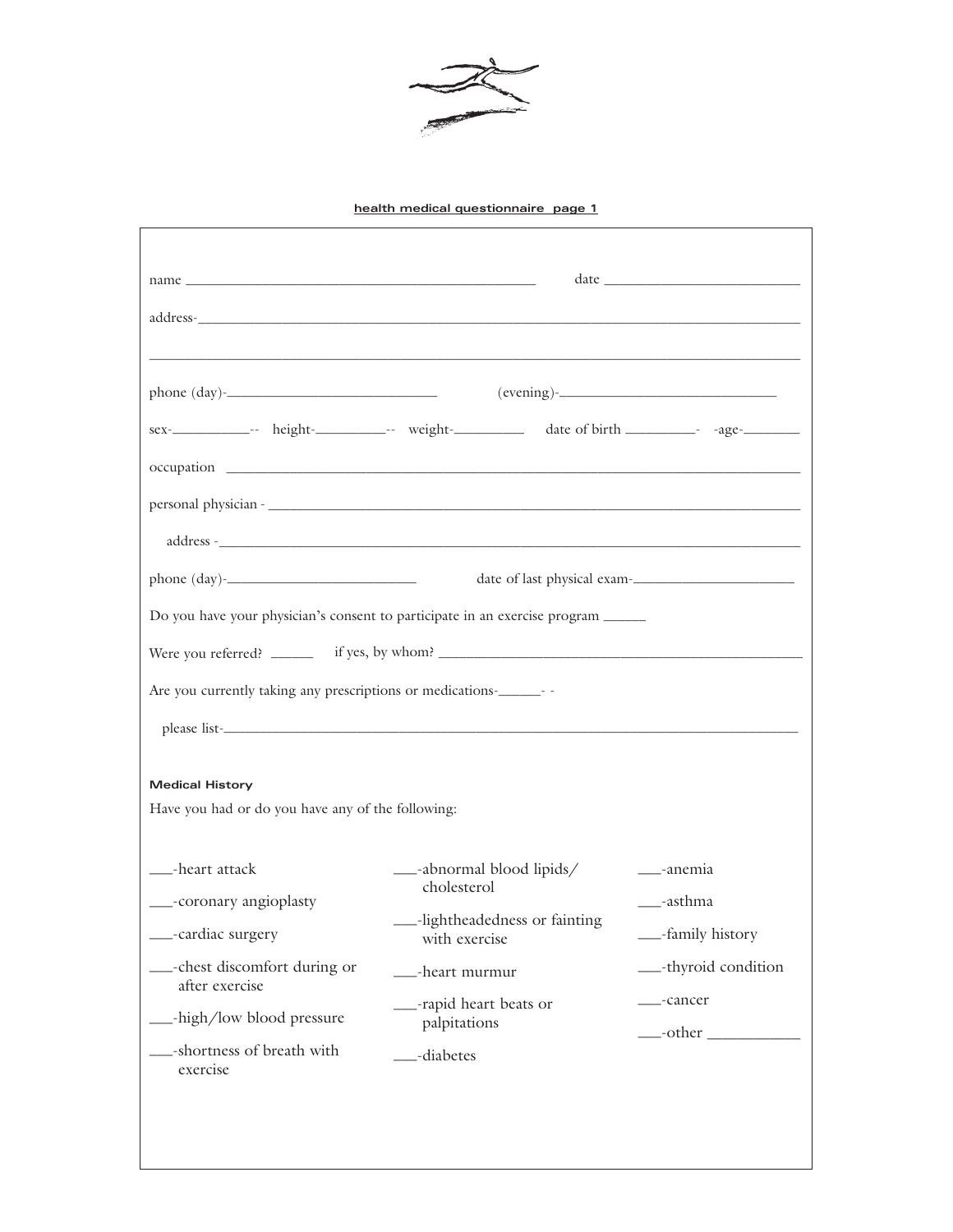

|                         | Have you ever had or do you currently have any of the following conditions: |                             |
|-------------------------|-----------------------------------------------------------------------------|-----------------------------|
| <b>Neck</b>             |                                                                             |                             |
| __-Pinched nerve        | ___-Fractures                                                               | __-Sprains/Strains          |
| __-Surgery              | -Disc problems                                                              | ___-Unexplained pain        |
| -Tight musculature      |                                                                             |                             |
|                         |                                                                             |                             |
| Spine/Back              |                                                                             |                             |
| -Fracture               | -Muscle spasm                                                               | __-Scoliosis                |
| __-Surgery              | ___-Pain with lifting                                                       | ___-Ruptured/Herniated disc |
| __-S-I joint pain       | __-Osteoporosis                                                             | ___-Chronic low back pain   |
| -Arthritis              | ___-Stiffness                                                               | -Spondylogenic problems     |
| __-Congenital deformity |                                                                             |                             |
|                         |                                                                             |                             |
| Pelvis/Hip              |                                                                             |                             |
| -Fracture               | -Groin strain                                                               | __-Subluxation/Dislocation  |
| ___-Tendinitis          | __-Surgery                                                                  | ___-Contusion/Hip pointer   |
| __-Bursitis             | ___-Leg length discrepancy                                                  |                             |
|                         |                                                                             |                             |
| <b>Thigh</b>            |                                                                             |                             |
| -Fracture               | ___-Quadriceps strain                                                       | -Bamstring strain           |
| __-Surgery              | ___-Ruptured muscle __________-Calcium deposits                             |                             |
| -Tight I.T. band        | ___-Tendinitis                                                              |                             |
|                         |                                                                             |                             |
|                         |                                                                             |                             |
|                         |                                                                             |                             |
|                         |                                                                             |                             |
|                         |                                                                             |                             |
|                         |                                                                             |                             |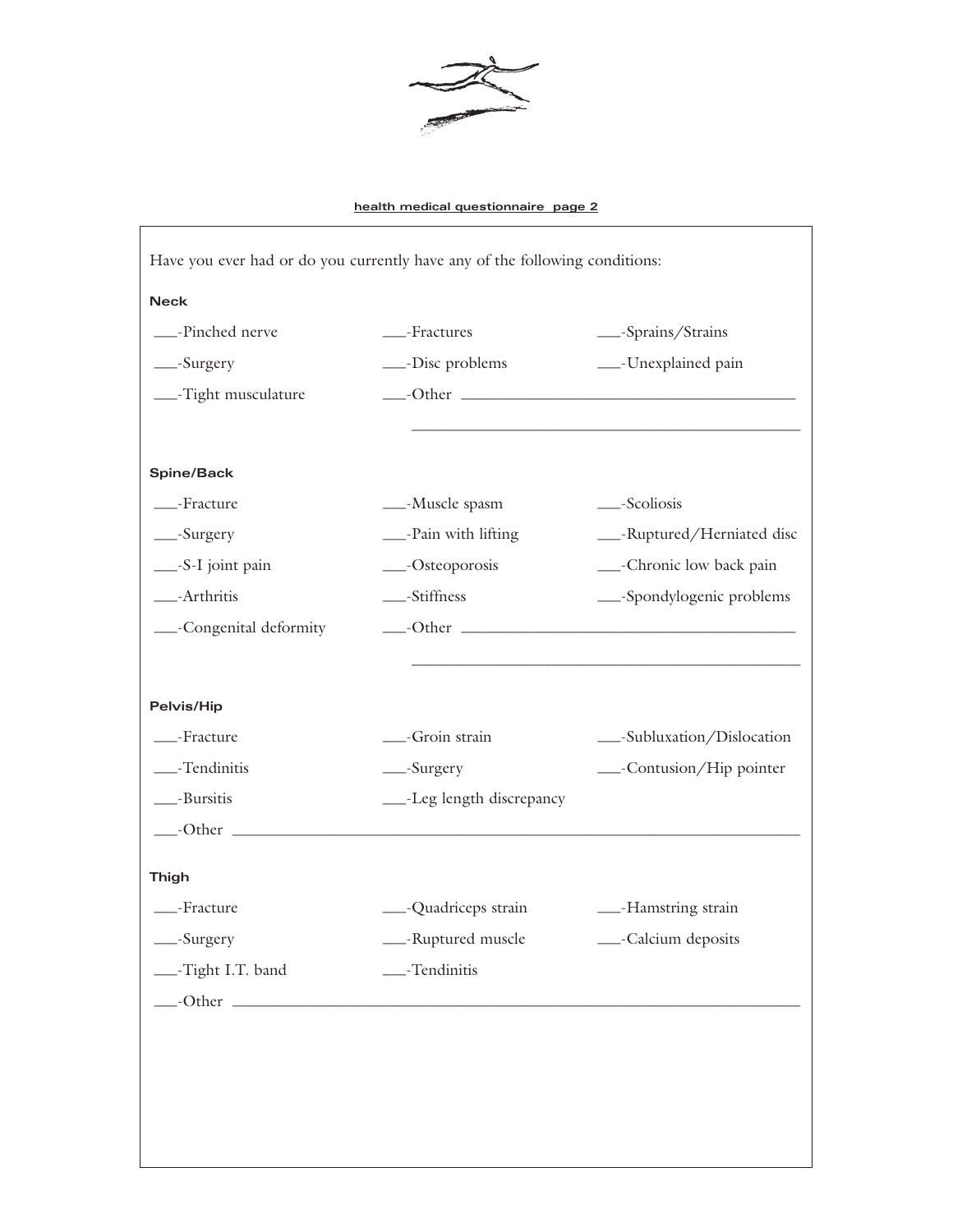

| <b>Knee/Lower Leg</b>                                                  |                                                                                                                       |                                                          |
|------------------------------------------------------------------------|-----------------------------------------------------------------------------------------------------------------------|----------------------------------------------------------|
| -Fracture                                                              | ____-Ligament damage                                                                                                  | -Strain/Sprain                                           |
| ___-Patella-femoral pain                                               | $\_\_\$ -Surgery                                                                                                      | __-Subluxation/Dislocation                               |
| $\_\_\$ -Tendinitis                                                    | ___-Shin splints                                                                                                      | ___-Cartilage damage/removal                             |
| -Limited Range of Motion                                               |                                                                                                                       |                                                          |
|                                                                        |                                                                                                                       |                                                          |
| <b>Ankle/Foot</b>                                                      |                                                                                                                       |                                                          |
| -Fracture                                                              |                                                                                                                       | --Ligament damage compartment Syndrome                   |
| -Orthotics                                                             | __-Surgery                                                                                                            | ___-Tendinitis                                           |
| __-Strain/Sprain                                                       |                                                                                                                       | ___-Subluxation/Dislocation ____-Limited Range of Motion |
| $\qquad$ -Other $\qquad$                                               |                                                                                                                       |                                                          |
| Shoulder/Clavicle                                                      |                                                                                                                       |                                                          |
| -Fracture                                                              | ___-Separation ______-Arthritis _______-Tendinitis                                                                    |                                                          |
| ___-Subluxation/Dislocation ________-Degenerative rotator cuff disease |                                                                                                                       |                                                          |
|                                                                        |                                                                                                                       |                                                          |
|                                                                        | <u> 1989 - Johann Stoff, deutscher Stoff, der Stoff, der Stoff, der Stoff, der Stoff, der Stoff, der Stoff, der S</u> |                                                          |
| Arm                                                                    |                                                                                                                       |                                                          |
| -Fracture                                                              | - Calcium Deposits - - Ruptured Muscle                                                                                |                                                          |
|                                                                        |                                                                                                                       |                                                          |
| Elbow                                                                  |                                                                                                                       |                                                          |
| -Fracture                                                              | __-Sprain/Strain                                                                                                      | __-Subluxation/Dislocation                               |
| _Fendinitis                                                            | -Surgery                                                                                                              | -Limited range of motion                                 |
|                                                                        |                                                                                                                       |                                                          |
|                                                                        |                                                                                                                       |                                                          |
| Hand, Wrist, Fingers                                                   |                                                                                                                       |                                                          |
| ___-Fracture                                                           | -Sprain/Strain                                                                                                        | __-Surgery                                               |
| -Arthritis                                                             | __-Carpal Tunnel                                                                                                      | -Limited range of motion                                 |
|                                                                        |                                                                                                                       |                                                          |
|                                                                        |                                                                                                                       |                                                          |
|                                                                        |                                                                                                                       |                                                          |
|                                                                        |                                                                                                                       |                                                          |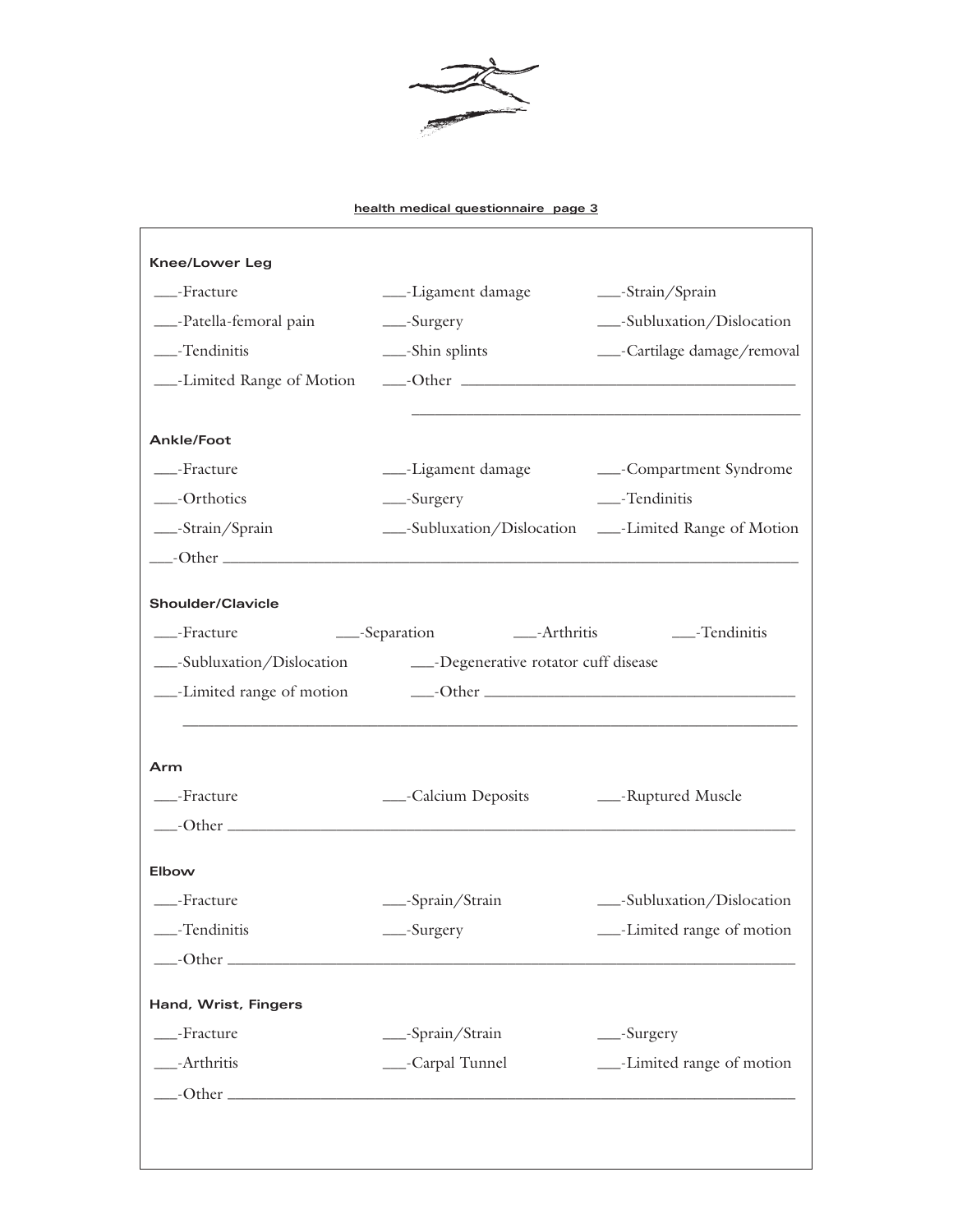

| Are you presently receiving or have you received physical therapy-                                                           |                                                                                                                                                                                                                                                                                                                                    |  |  |  |
|------------------------------------------------------------------------------------------------------------------------------|------------------------------------------------------------------------------------------------------------------------------------------------------------------------------------------------------------------------------------------------------------------------------------------------------------------------------------|--|--|--|
|                                                                                                                              |                                                                                                                                                                                                                                                                                                                                    |  |  |  |
| Are there any other comments you would like to give concerning your health?                                                  |                                                                                                                                                                                                                                                                                                                                    |  |  |  |
| exercise history and personal goals                                                                                          |                                                                                                                                                                                                                                                                                                                                    |  |  |  |
| Are you presently involved in a regular exercise program-<br>if yes, please list activity, duration, frequency and intensity |                                                                                                                                                                                                                                                                                                                                    |  |  |  |
| How much time are you able to devote to an exercise program:---<br>What type of physical activities do you like:             |                                                                                                                                                                                                                                                                                                                                    |  |  |  |
| What do you want your exercise program to do for you:                                                                        |                                                                                                                                                                                                                                                                                                                                    |  |  |  |
| __-increase muscular strength<br>__-stop smoking/drinking<br>__-weight gain                                                  | ___-improve cardiovascular fitness ___-injury prevention<br>___-post-rehab conditioning _______-improve sports performance ____-reduce health risks<br>___-improve flexibility/mobility _____-reshape and tone body ______-increase energy level<br>___-reduce stress level<br>__-body fat weight loss<br>__-improve eating habits |  |  |  |
| What can I do for you?                                                                                                       |                                                                                                                                                                                                                                                                                                                                    |  |  |  |